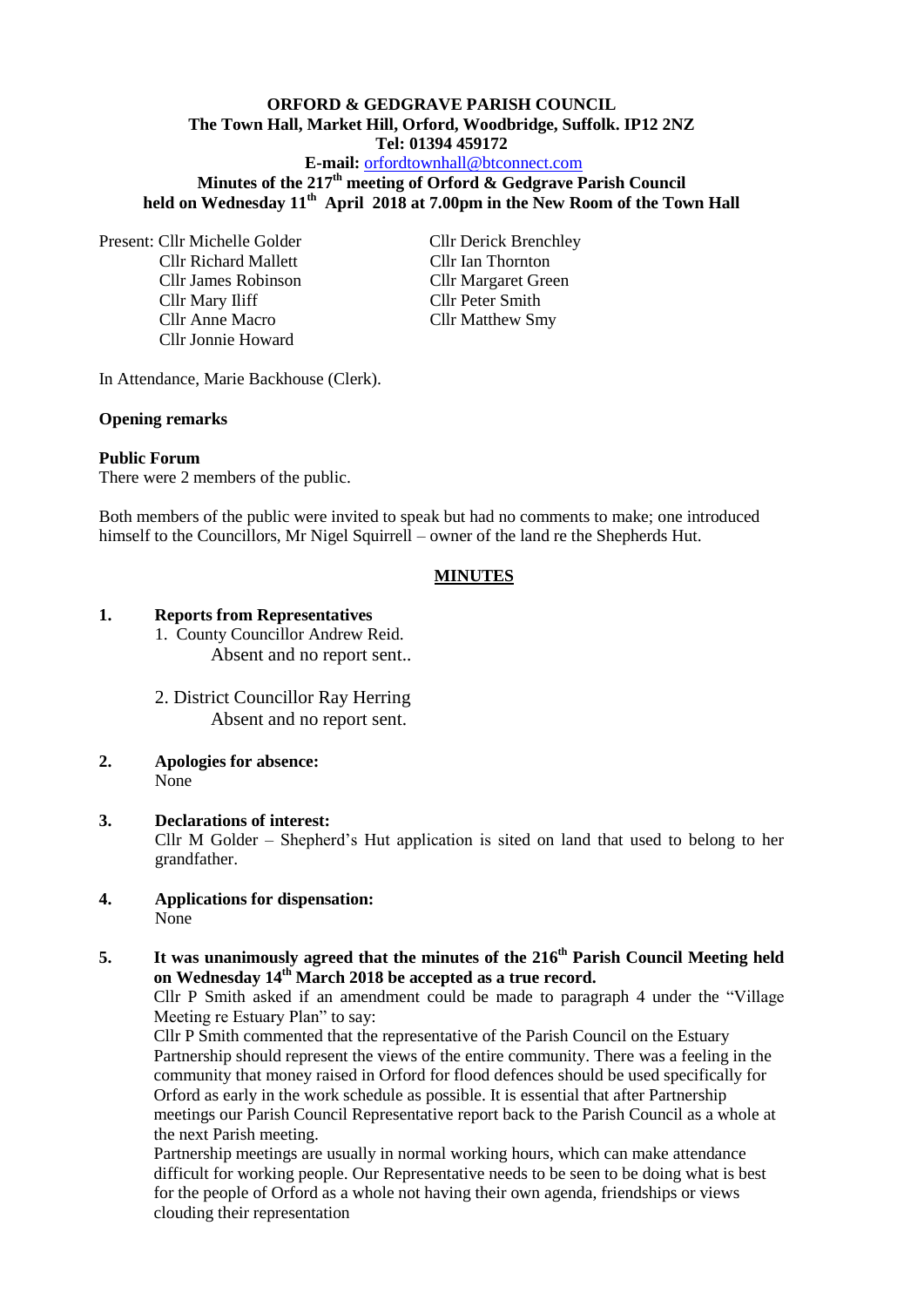The last paragraph of section 4 to be changed as follows: Cllr P Smith asked who the Responsible Financial Officer on the Partnership was for the monies raised for flood defences and who will be legally accountable for the prudent use of these monies for the benefit of the community.

The amendment was agreed by all.

Cllr P Smith clarified that it was important to represent the community fairly and after each meeting the council would be fully informed. Cllr P smith had received an invitation to be a member of the 'core implementation group', but he is not sure that he should accept this invitation.

Cllr I Thornton commented that he had read the constitution for the AOEP and it states that a representative may have voting rights.

Cllr M Iliff asked if a representative should have voting rights, when they are representing the village.

Cllr I Thornton replied that a representative may abstain if they are unsure of the parishioner's thoughts.

# **6. Matters arising from the 216 th Parish Council Meeting held on 14th March 2018.**

Cllr M Golder reported that the owner of the signs that were removed from Broad Street has now come forward and asked that the signs be returned to him. It was agreed by all to allow the signs to be returned, but to inform him that if they were to be placed in front of Bart's Hall again they would be removed and destroyed.

#### **7. Finance**

7.1 The Council received, noted and approved the cheques and balances from  $1<sup>st</sup>$  March – 31<sup>st</sup> March 2018.

Cllr M Golder reported that there were also two additional cheques to be placed on this but the invoices had been delayed. One was for Elite - £2002 and the other was Friends Garage  $- f65.74.$ 

#### **8. Planning**

## **DC/18/1113/COU – Disused pit adjoining 14 Raydon Lane, Orford**

This was a request for a change of use to position a fully portable shepherds hut. Cllr M Iliff asked why this application was a change of use. Cllr M Golder replied that this was suggested by the planning officer.

The chairman closed the meeting at 7.10pm

Mr Squirrell thanked the Chair for the opportunity to clarify some points of the application. He and his wife had purchased the land at Raydon Corner. There have been many comments made on line as a result of the application. A pre-application visit took place on site where the proposal was discussed. The shepherds hut would be in place of the timber framed shed. They wish to tidy the site, a fence has been erected and a hedge has been planted along the fence. The shepherds hut is to be especially made use oak cladding; it will be hidden amongst the trees. They have had some advice about the trees, some are dead and need removing.

Cllr J Howard asked if the change of use was from agricultural to residential.

Mr Squirrell said that this piece of land was amenity land and has over the years been allotments, an orchard, even tennis courts; it has never been part of an agricultural field. The shepherds hut is to create overnight accommodation, they may not have sole use of this, it may be a one night holiday let.

Cllr J Howard said that is this setting precedence? Is it going to be more?

Mr Squirrell said that there are no intentions to change this to a residential property.

Cllr J Howard said that amenity should not require a change of use application.

Cllr I Thornton asked if it was not a change of use could a shepherds hut still be placed on it. The hut is to be let out one night at a time.

Mr Squirrell responded that there are many holiday lets in the village but only a limited number offer one night accommodation.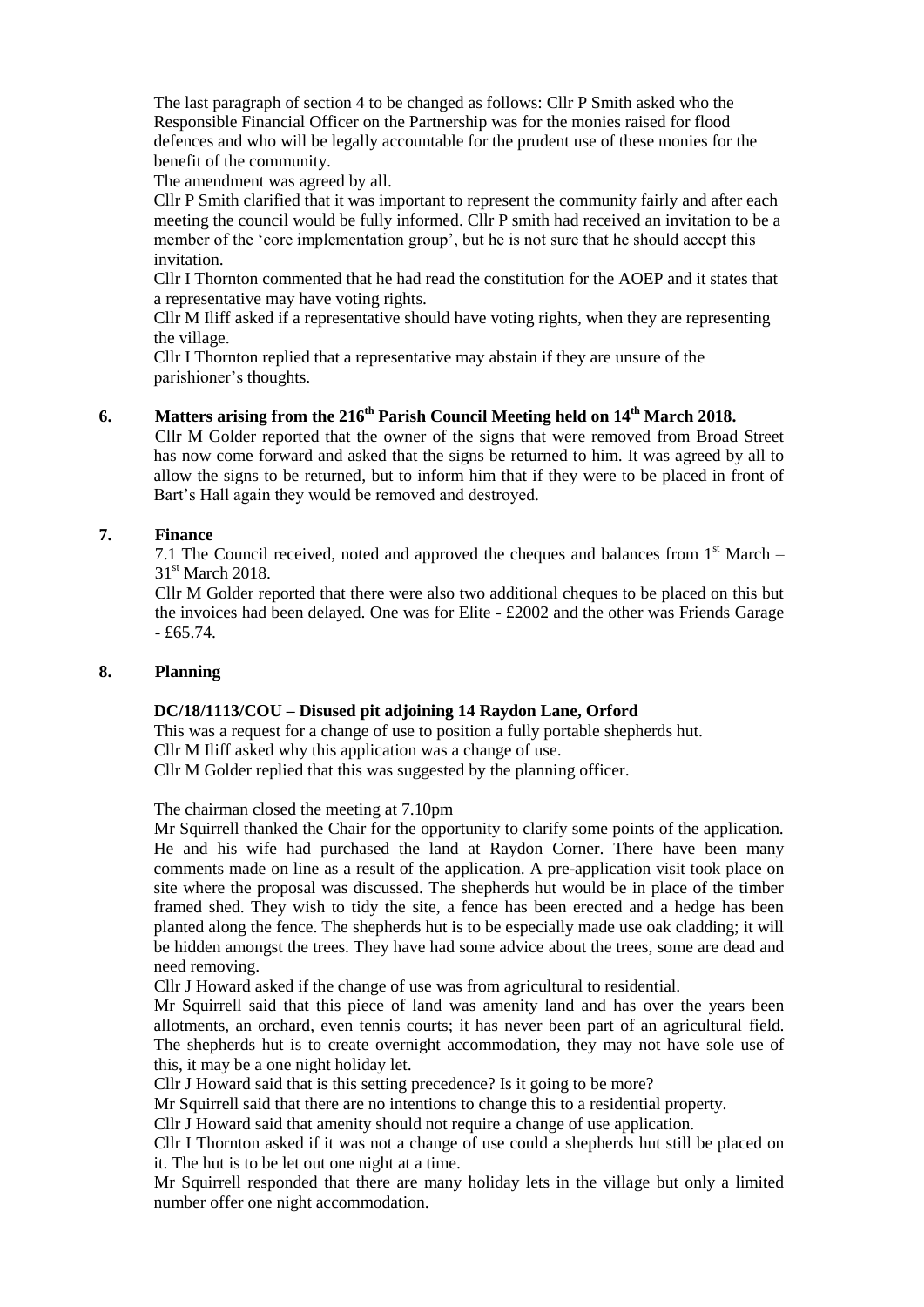Cllr I Thornton asked how portable the shepherds hut will be?

Mr Squirrell replied that it is 18ft by 7ft, it is a cast iron chassis with iron wheels, it is totally portable, it may be moved if there is a risk of flooding.

Cllr J Robinson asked about the sanitation.

Mr Squirrell said that all the utilities are in Raydon Lane, electric and water. It may be that the site has its own tank or it may have a compostable toilet.

Ms Sarginson asked what the change of use is.

Mr Squirrell replied that the change of use refers to the building on the land; a holiday let that may be used by others.

Ms Sarginson asked if there was to be a separate toilet block.

Mr Squirrell replied that everything would be self-contained within the shepherds hut.

Ms Sarginson said that this footpath is very popular with pedestrians walking down to the river wall. How will you ensure that the pedestrians are safe?

Mr Squirrell replied that there is vehicular access down that lane 24/7, cars, horse boxes and farm vehicles may go down there at any point. The site would only be used during the better weather and not at all during the winter.

Cllr D Brenchley commented that there is a similar situation in Snape and if the shepherds hut remains on site for 12 years, the site may be built on.

Meeting opened at 7.30pm

Cllr P Smith would like to have written clarification of what the change of use is referring to.

#### **Clerk to contact the planning officer.**

Cllr J Howard said that the planning committee would have the final say on this application. Cllr M Iliff reported that there was discussion about developing down Daphne Road before Christmas.

Cllr I Thornton said that the planning department is forever changing the way applications are considered; in the future this may be changed to residential.

#### Meeting closed at 7.34pm

Mr Squirrell asked if the Council had received a letter from the planning department dated the 7/3/18, this details the aspects of the change of use of the building.

The Council were not in possession of this letter.

Meeting opened at 7.37pm.

The Council wished to have more information about this application before making a decision.

## **DC/18/1016/ROC – Town Farm Cottage, Front Street, Orford**

This was a request for the removal of planning restriction for annexe and main house to be one unit for planning purposes.

Cllr J Howard said that this is a house with a garden cottage which at one point had a planning restriction to have the two separate, and they wish to have the two joined to form one property.

The Council had no objection to this proposal.

## **9. Parish Council Business:-**

## **(1) Adoption of the standing orders.**

Cllr M Golder reported that we have the latest version of the Standing Orders. In the new Standing Orders there is a facility to state whether the Councillors would still receive packs or whether everything would be transferred by email.

The Clerk reported that the suggestion is for every Councillor to have a secure email where all correspondence may be sent to.

The Councillors all wished to sign a form stating that they would like to still receive the packs ahead of a meeting.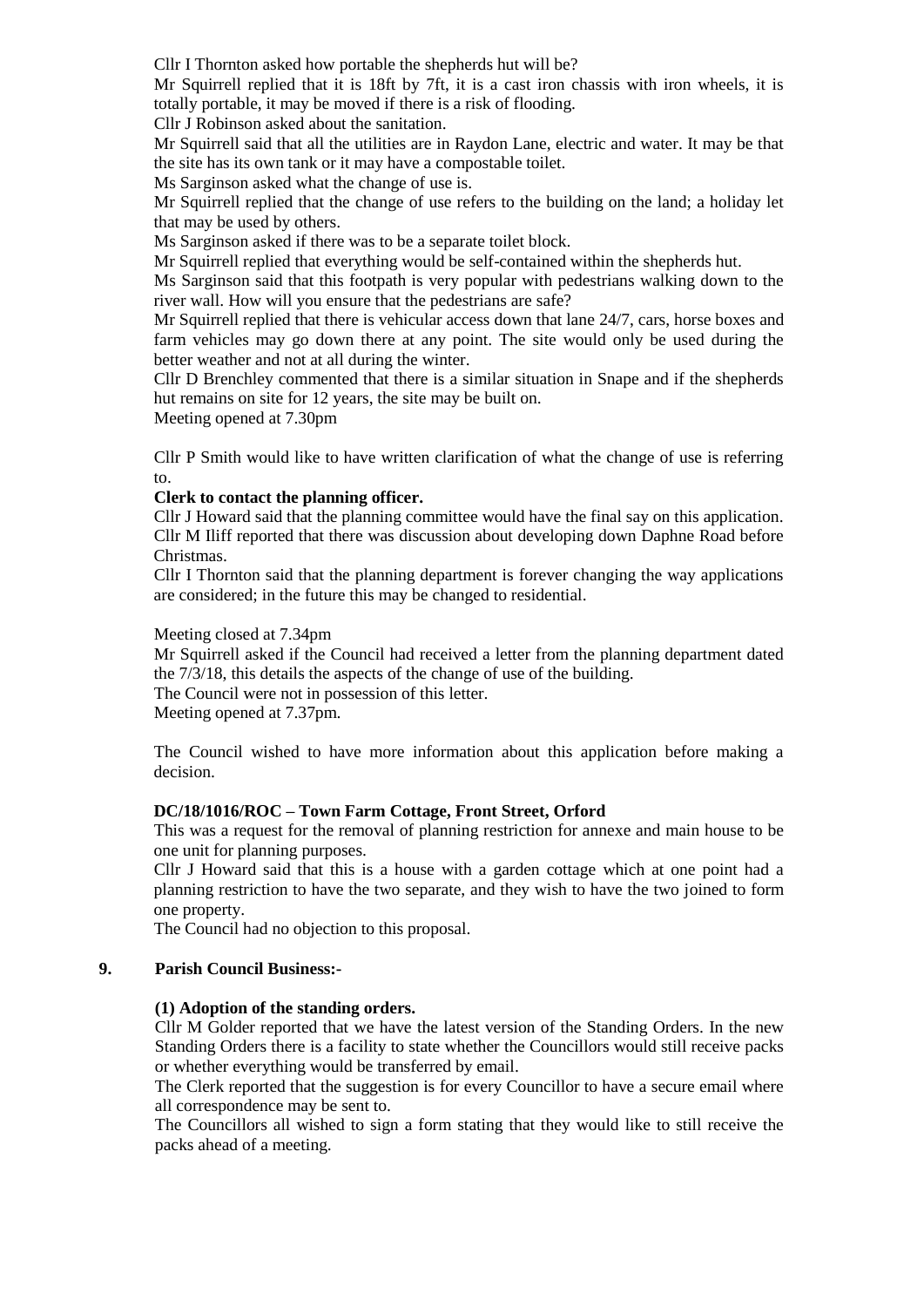# **(2) Castle Track and Knoll update**

Cllr M Golder commented that the Clerk had received some information.

The Clerk reported that she had spoken to LCPAS regarding registering this area as a Village Green; she had been given the name of someone at Suffolk County Council. Unfortunately she was unable to locate this lady but was given the email address of someone else, Corinne McGrath who suggested that we need to discover whether the land is registered as Common Land before we proceed. The Clerk reported that she really needed to know the cost of this as we have a very tight budget this year.

Cllr J Howard said that the Statements of Truth should be easy enough to complete, as there are many people who remember activities taking place on the knoll.

Cllr M Golder said that we really need to know a cost for this.

Cllr I Thornton suggested that we swap one village green outside Bart's Hall for the knoll.

Cllr A Macro said that the term for the knoll is village waste, when this was discussed before the cost was about £5,000.

Cllr P Smith asked if we are intending to register the knoll and the Castle track.

Cllr J Howard said that he would visit the Clerk to collect all the paperwork and the names of the people to contact, and he would contact them for further information.

# **(3) Recreation Ground**

Cllr M Golder reported that we had received two quotes to tidy the swings and the roundabout. The first was from Alex Smith £1180 and the second was from Mark Thacker for £505.

We have received three quotes for the fence around the children's play area; Alex Smith - £370, Kiwi fencing - £300 and Mark Thacker £64.

To repair the noticeboard Mark Thacker £280, Alex Smith new noticeboard £1,730.40.

Cllr M Golder asked if they all agreed to go with Mark Thacker subject to full grant from SCDC.

This was agreed by all.

Cllr M Golder reported that a car had been seen driving over the recreation ground from the Castle side across the football pitch to the recreation ground hut. The Groundsman had seen it and spoken to the driver, who replied that he was late for work and there was nowhere to park.

It was agreed by all to monitor this.

# **(4) Annual Parish Meeting.**

Cllr M Golder said that on the  $16<sup>th</sup>$  May the NOTT meeting will be held at 6.00pm followed at 7.00pm by the APM; she hopes that more Councillors will attend this year as there were only 4 last year.

## **(5) Councillors representing the Parish Council on other Committees**

Cllr M Golder reminded the Councillors that when they are representing the Council on other Committees, it was important not to give their own views but give that of the Councils.

## **10. Correspondence**

.

## **W Roberts**

Cllr M Golder read out a letter from Wendy Roberts concerning the traffic and safety of pedestrians in Church Street.

Cllr I Thornton suggested that a mirror should be placed on the corner so that drivers may see the pedestrians or other vehicles.

Cllr M Smy suggested a sign that states there is no pedestrian pavement.

Cllr J Howard asked whether it would be our responsibility to put up the signs or that of the Highways. It was agreed that the Highways Department would need to be contacted.

Cllr J Howard to visit the Clerk to gather information about the Highways Department.